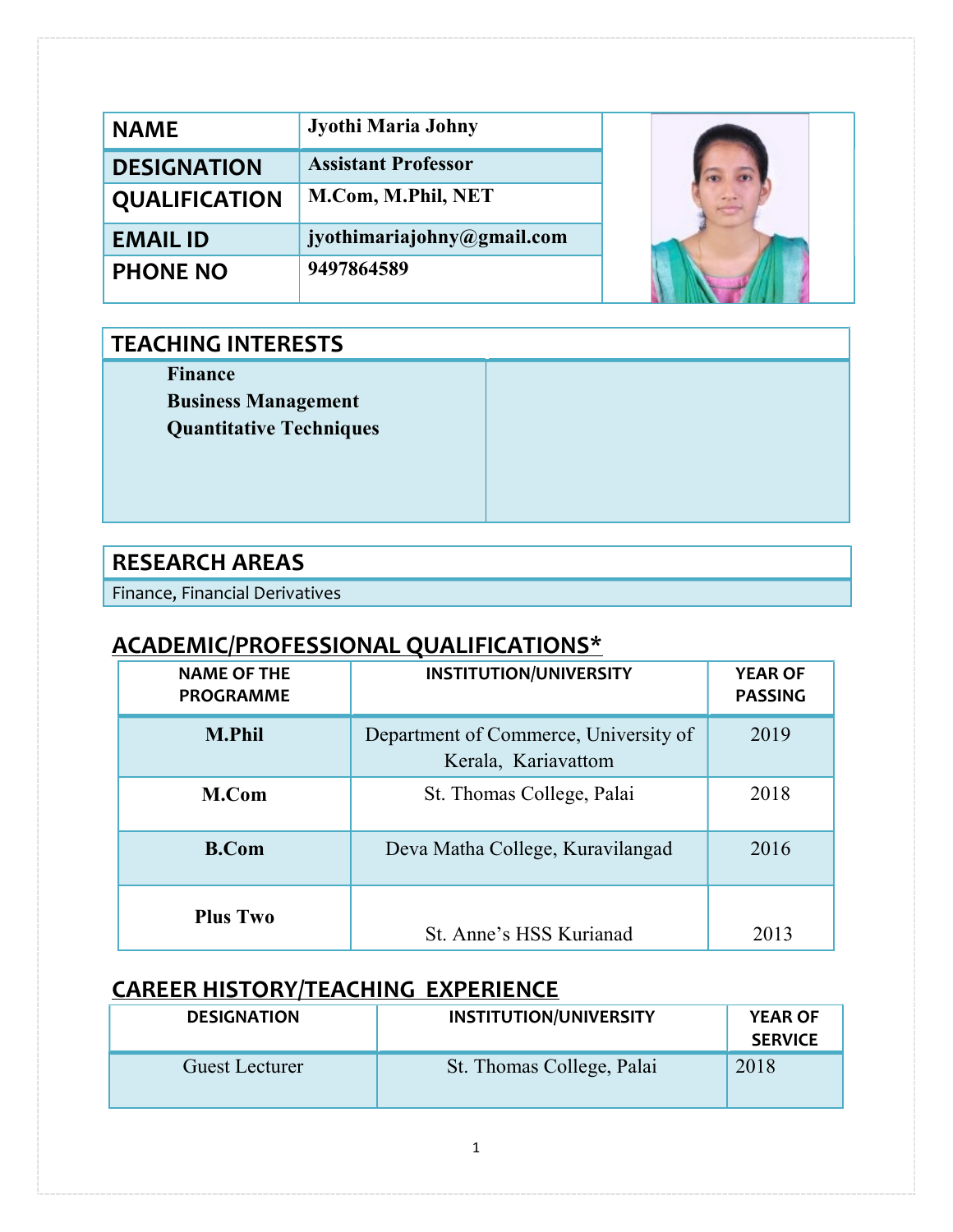#### **PHD THESIS**

| SL.NO | <b>TITLE</b>                                                                                                     | <b>GUIDE NAME</b>     | <b>INSTITUTION</b>                                                    | <b>MONTH/YEAR</b> |
|-------|------------------------------------------------------------------------------------------------------------------|-----------------------|-----------------------------------------------------------------------|-------------------|
|       | <b>Optimal Risk Reduction,</b><br>Price Discovery and<br>Arbitrage Efficiency of<br><b>Indian Equity Futures</b> | Dr. P. N<br>Harikumar | Department of<br>Commerce,<br>University of<br>Kerala,<br>Kariavattom | Pursuing          |

RESEARCH GUIDESHIP -NA-

### M.PHIL/PH.D GUIDED

| SL.NO | <b>NAME OF THE STUDENT</b> | <b>TITLE</b> | UNIVERSITY &<br><b>WORK CENTRE</b> | <b>MONTH/</b><br><b>YEAR</b> |
|-------|----------------------------|--------------|------------------------------------|------------------------------|
|       | -NA-                       |              |                                    |                              |

### RESEARCH PROJECTS/GRANTS RECEIVED

| <b>SL.NO</b> | TITLE   | <b>INVESTIGATORS</b> | <b>SPONSORING</b><br><b>AGENCY</b> | <b>MONTH/YEAR</b> |
|--------------|---------|----------------------|------------------------------------|-------------------|
|              | $-NA$ - |                      |                                    |                   |

# AWARDS/ACHIEVEMENTS/OTHERS<sup>\*</sup>

| <b>SL.N</b><br><b>O.</b> | <b>NAME OF AWARDS/</b><br><b>ACHIEVEMENTS/OTHERS</b>          | <b>DESCRIPTION</b>                   | <b>MONTH/</b><br><b>YEAR</b> |
|--------------------------|---------------------------------------------------------------|--------------------------------------|------------------------------|
|                          | 1 <sup>st</sup> Rank in M.Phil Entrance Examination conducted | by                                   | 2018                         |
|                          | Examination                                                   | University of Kerala                 |                              |
| 2.                       | <b>Best Paper Award</b>                                       | Paper on 'Estimation of Optimal 2018 |                              |
|                          |                                                               | Hedge Ratio and Hedging              |                              |
|                          |                                                               | Effectiveness of Indian Equity       |                              |
|                          |                                                               | Futures' in National Level Research  |                              |
|                          |                                                               | Paper presentation competition       |                              |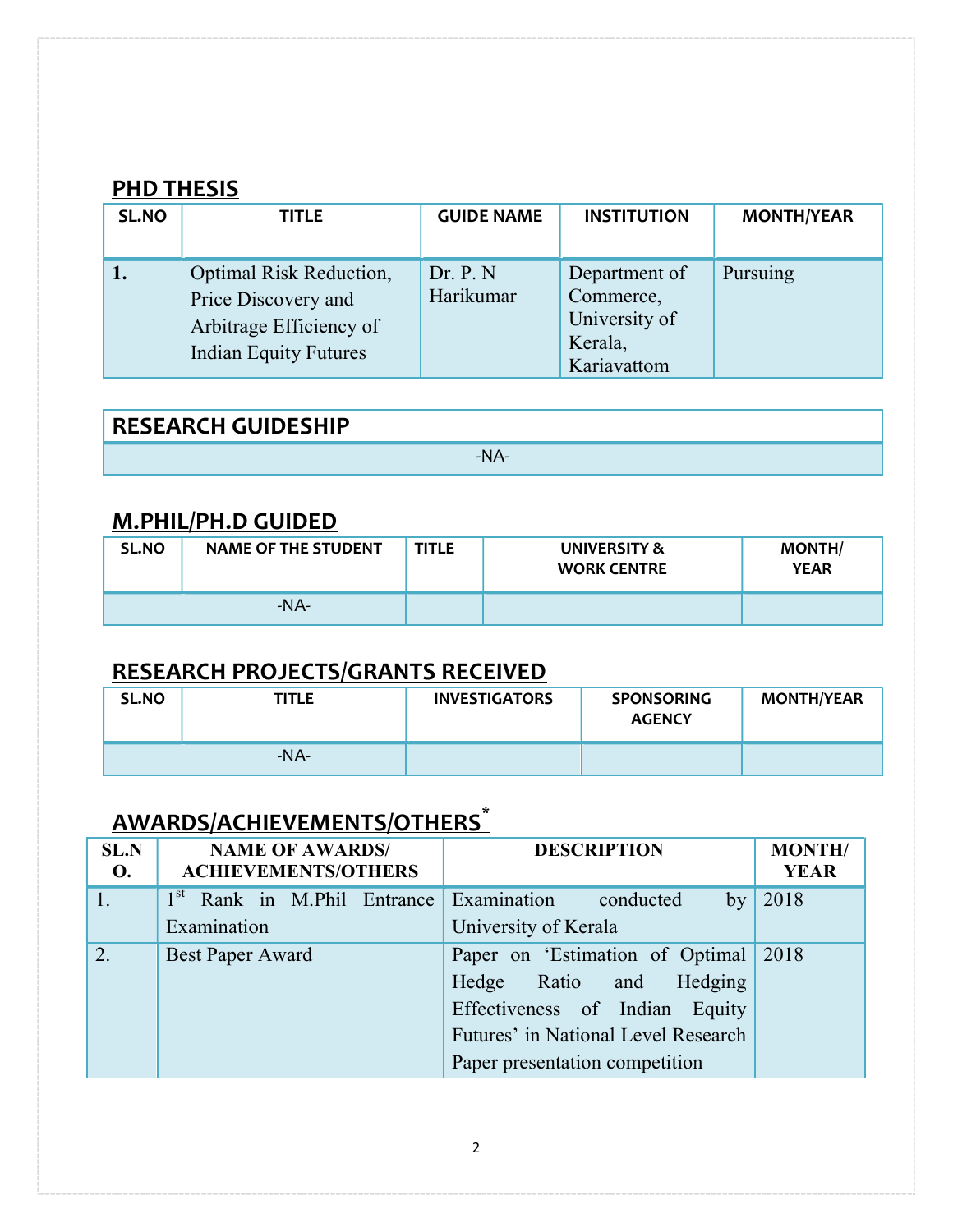| Vanita Ratnam |              | Awarded by Department of 2016 |  |
|---------------|--------------|-------------------------------|--|
|               |              | Commerce, Deva Matha College, |  |
|               | Kuravilangad |                               |  |

\*BEST PAPER,BEST POSTER,ANY OTHER POST HELD ETC…

### JOURNAL PUBLICATIONS

| SL.NO.           | <b>TITLE</b>                 | <b>NAME OF JOURNAL /</b>                | <b>ISSN NO</b>       | <b>MONTH</b> /   |
|------------------|------------------------------|-----------------------------------------|----------------------|------------------|
|                  |                              | VOL. NO / ISSUE NO /<br><b>PAGE NOS</b> |                      | <b>YEAR</b>      |
| 1.               | Price Discovery of           | Finance India                           | <b>ISSN No:</b>      | <b>June 2022</b> |
|                  | <b>Indian Equity Futures</b> |                                         | 0970-3772            | Issue            |
|                  |                              |                                         |                      |                  |
|                  |                              |                                         |                      |                  |
| 2.               | Fintech-A Paradigm           | Tathapi                                 | <b>ISSN No:2320-</b> | Volume 1,        |
|                  | <b>Shift For Banking</b>     |                                         | 0693.                | <b>June 2020</b> |
|                  | Industry in India            |                                         |                      | Issue 31         |
| 3.               | <b>Transformative Green</b>  | Mukt Shabt Journal                      | <b>ISSN No:</b>      | January          |
|                  | <b>Marketing: Barriers</b>   |                                         | 2347-3150            | 2020             |
|                  | and Opportunities            |                                         |                      | Issue            |
|                  |                              |                                         |                      |                  |
| $\overline{4}$ . | Market Efficiency of         | Our Heritage                            | <b>ISSN No:0474-</b> | January          |
|                  | Indian Equity                |                                         | 9030.                | 2020             |
|                  | Futures                      |                                         |                      | Issue            |
| 5.               | Heuristics Psychology        | International Journal of                | <b>UGC</b>           | April            |
|                  | and Investment               | <b>Research and Analytical</b>          | Approved             | June2019         |
|                  | Behaviour                    | <b>Reviews</b>                          | journal              | Issue.           |
|                  |                              |                                         | Number:              |                  |
|                  |                              |                                         | 43602                |                  |
| 6.               | 'History of US Trade         | International Journal of                | ISSN:2347-           | March            |
|                  | Wars and Current             | Research in                             | 4564                 | 2019             |
|                  | Scenario'                    | Humanities, Arts and                    |                      | Issue            |
|                  |                              | Literature,                             |                      |                  |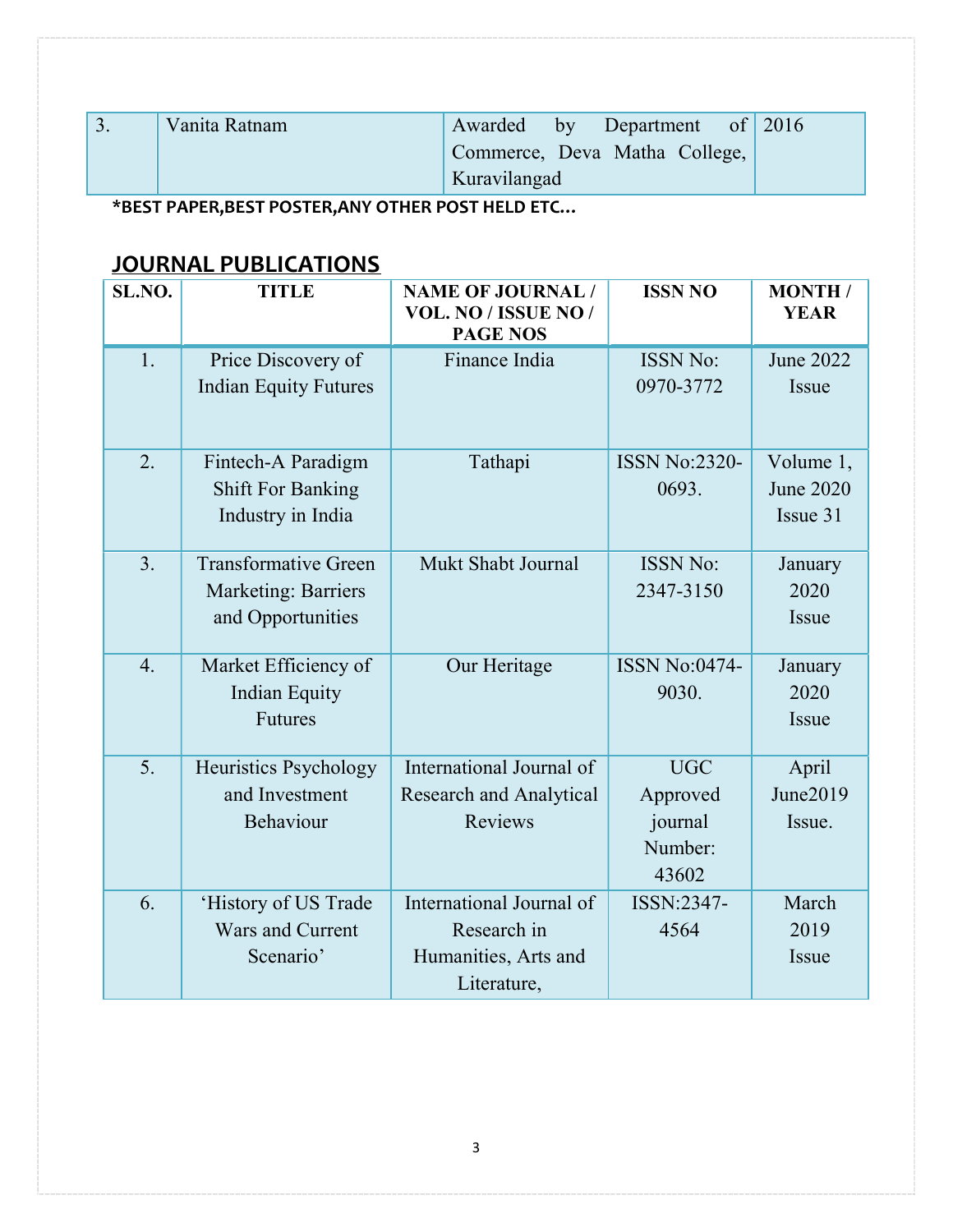#### CONFERENCE PUBLICATIONS

| SL.NO. | <b>TITLE</b>                                                                                                            | <b>NAME OF CONFERENCE</b>                                     | <b>VENUE,</b><br><b>MONTH</b> /<br><b>YEAR</b> |
|--------|-------------------------------------------------------------------------------------------------------------------------|---------------------------------------------------------------|------------------------------------------------|
| 1.     | <b>Technology Integration</b><br>in Education: Study on<br>Digital Native Pre-<br>Service Teachers                      | <b>Teaching Learning</b><br>Platforms for Digital<br>natives  | 2018                                           |
| 2.     | Financial Literacy A<br>step towards Financial<br>Inclusion: With Special<br>Reference to<br>Kuravilangad<br>Panchayath | Paradigms of Educational<br>Research-Status and<br>Challenges | February 2017                                  |
| 3.     | Financial Inclusion A<br>step toward economic<br>Development                                                            | Transforming Indian<br>Economy: Prospects and<br>Challenges   | 2018                                           |

### BOOKS AS AUTHOR/EDITED/CHAPTERS/REVIEWS

| <b>SL.NO</b> | <b>TITLE</b>                                         | <b>AUTHOR NAMES</b> | <b>ISBN NO.</b>      | <b>MONTH/</b><br><b>YEAR</b> |
|--------------|------------------------------------------------------|---------------------|----------------------|------------------------------|
|              | <b>Business</b><br><b>New</b><br><b>Trends</b><br>in | Dr. Jincy Johny,    | ISBN: 978-93-        | 2021                         |
|              | Management                                           | Jyothi Maria Johny  | 90608-77-5           |                              |
| 2.           | <b>Smile &amp; Silence</b>                           | Jyothi Maria Johny, | ISBN:                | 2019                         |
|              |                                                      | Dr. Jincy Johny,    | 9789388989596        |                              |
|              |                                                      | Dr.Alex George      |                      |                              |
| 3.           | <b>Education for Future</b>                          | Dr. Jincy Johny,    | <b>ISBN No: 978-</b> | 2020                         |
|              |                                                      | Jyothi Maria Johny  | 93-88989-61-9.       |                              |

## SEMINARS/CONFERENCES/WORKSHOPS ATTENDED<sup>#</sup>

| SL.NO | <b>NAME OF THE</b><br><b>PROGRAMME</b> | <b>NAME OF THE</b><br><b>ORGANISER&amp;</b><br><b>SPONSORING AGENCY</b> | <b>VENUE &amp;</b><br><b>DATE</b>      | LEVEL <sup>*</sup> |
|-------|----------------------------------------|-------------------------------------------------------------------------|----------------------------------------|--------------------|
| 1.    | Trade War Does It Department           | Affect The Global Commerce, University March 2019                       | of $26^{th}$ , $27^{th}$ and $28^{th}$ | International      |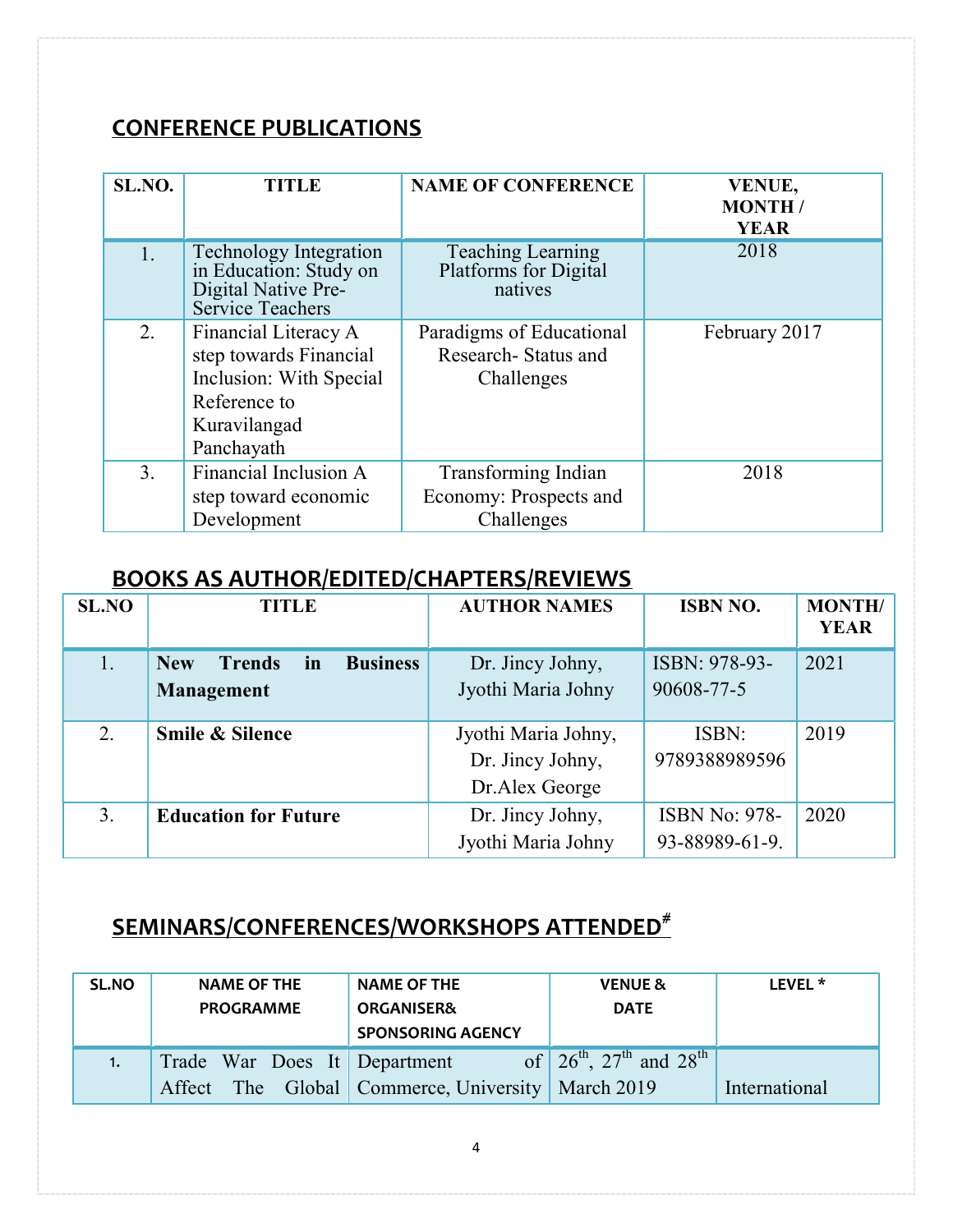|                  | Free Trade Order?                                                                              | of Kerala                                                          |                                                             | Conference                  |
|------------------|------------------------------------------------------------------------------------------------|--------------------------------------------------------------------|-------------------------------------------------------------|-----------------------------|
| 2.               | International Trade - Department of<br>Trade War - Shared<br>Prosperity                        | Commerce, St.<br>Berchmans College,<br>Changanacherry              | $10^{th}$ , $11^{th}$ and $12^{th}$<br>December 2018.       | International<br>Conference |
| $\overline{3}$ . | Teaching<br>Learning<br>Evaluation:<br>and<br>Shifting Protocols in<br>Pedagogical<br>Dynamics | IQAC, St. Thomas<br>College, Palai                                 | 7 <sup>th</sup><br>$8^{\text{th}}$<br>and<br>February 2019. | <b>National Seminar</b>     |
| 4.               | Paradigm Shift In<br>Indian Economy:<br>Opportunities And<br>Challenges                        | Department of<br>Commerce,<br>CMS(Autonomous)<br>college, Kottayam | $14th$ and $15th$<br>December 2018.                         | National<br>Conference      |

\*INSTITUTIONAL, REGIONAL, STATE,NATIONAL, INTERNATIONAL

#(MENTION THOSE WHICH ARE RELEVANT & PREFERABLY WITHN PAST 5 YEARS)

#### INVITED TALKS/IN MEDIA/ANY OTHER

- Resource Person in webinar 'Post-Covid Research' conducted on 15<sup>th</sup> May 2020 organized by BCM College Kottayam.
- Resource Person in webinar 'Online Plagiarism Checking' conducted on 21<sup>st</sup> May 2020 organized by Henry Baker College, Melukavu
- Resource Person in 'Sastrapadham' a management Science enrichment residential camp held at BAM College, Thuruthykadu.